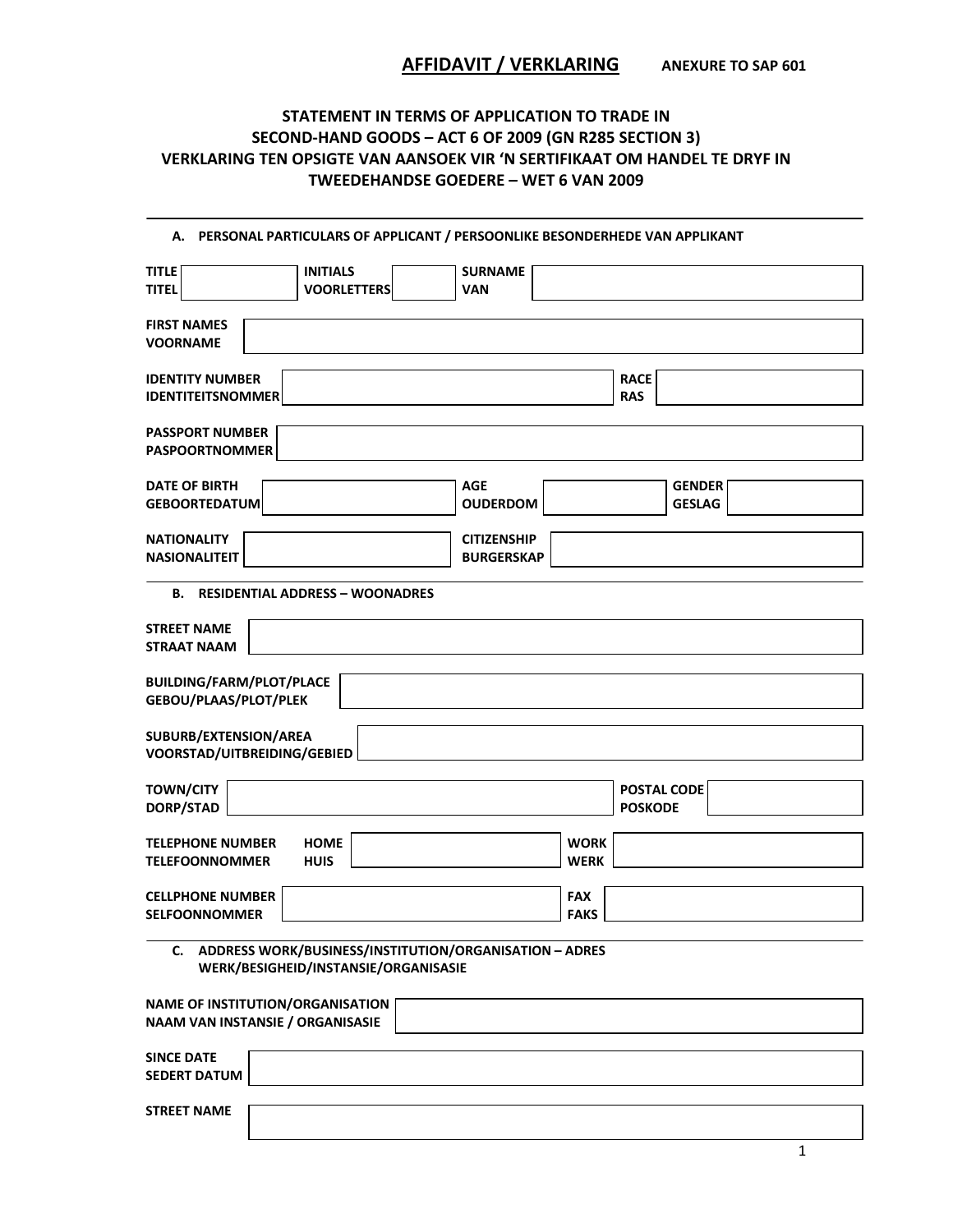## **AFFIDAVIT / VERKLARING ANEXURE TO SAP 601**

**STRAAT NAAM**

| <b>BUILDING/FARM/PLOT/PLACE</b><br>GEBOU/PLAAS/PLOT/PLEK                                                                          |   |                                       |                                                                                   |                              |                            |                               |  |
|-----------------------------------------------------------------------------------------------------------------------------------|---|---------------------------------------|-----------------------------------------------------------------------------------|------------------------------|----------------------------|-------------------------------|--|
| SUBURB/EXTENSION/AREA<br>VOORSTAD/UITBREIDING/GEBIED                                                                              |   |                                       |                                                                                   |                              |                            |                               |  |
| <b>TOWN/CITY</b><br>DORP/STAD                                                                                                     |   |                                       |                                                                                   |                              |                            | POSTAL CODE<br><b>POSKODE</b> |  |
| <b>TELEPHONE NUMBER</b><br><b>TELEFOONNOMMER</b>                                                                                  |   | <b>HOME</b><br><b>HUIS</b>            |                                                                                   |                              | <b>WORK</b><br><b>WERK</b> |                               |  |
| <b>CELLPHONE NUMBER</b><br><b>SELFOONNOMMER</b>                                                                                   |   |                                       |                                                                                   |                              | <b>FAX</b><br><b>FAKS</b>  |                               |  |
|                                                                                                                                   |   |                                       | D. CONTACT PERSON (IF APPLICABLE) - KONTAKPERSOON (INDIEN VAN TOEPASSING)         |                              |                            |                               |  |
| <b>TITLE</b><br><b>TITEL</b>                                                                                                      |   | <b>INITIALS</b><br><b>VOORLETTERS</b> |                                                                                   | <b>SURNAME</b><br><b>VAN</b> |                            |                               |  |
| <b>TELEPHONE NUMBER</b><br><b>TELEFOONNOMMER</b>                                                                                  |   | <b>HOME</b><br><b>HUIS</b>            |                                                                                   |                              | <b>WORK</b><br><b>WERK</b> |                               |  |
|                                                                                                                                   |   |                                       | DECLARE HEREBY IN / VERKLAAR HIERMEE IN                                           |                              |                            |                               |  |
| <b>ENGLISH</b>                                                                                                                    | X | <b>OTHER</b>                          |                                                                                   |                              |                            |                               |  |
| <b>AVIDAVIT WITH DELARATION</b>                                                                                                   |   |                                       |                                                                                   |                              |                            |                               |  |
| 1.<br>I am the person accountable / responsible for the control and management of an existing or to be business<br>namely,<br>for |   |                                       |                                                                                   |                              |                            |                               |  |
|                                                                                                                                   |   |                                       | which an application for a SAP 601 is submitted with this statement / declaration |                              |                            |                               |  |
| Business address:                                                                                                                 |   |                                       |                                                                                   |                              |                            |                               |  |

2.

I hereby state under oath and or affirm / confirm that;

- As an applicant, that no ownership or management changes occurred the preceding year and is still currently trading from a legal, approved business premises and that all information as reflected in the application (SAP 601) are correct and true
- To the best of my knowledge, I am not disqualified from being registered as a dealer
- In the preceding year , I was not convicted of any criminal offence of which dishonesty was an element